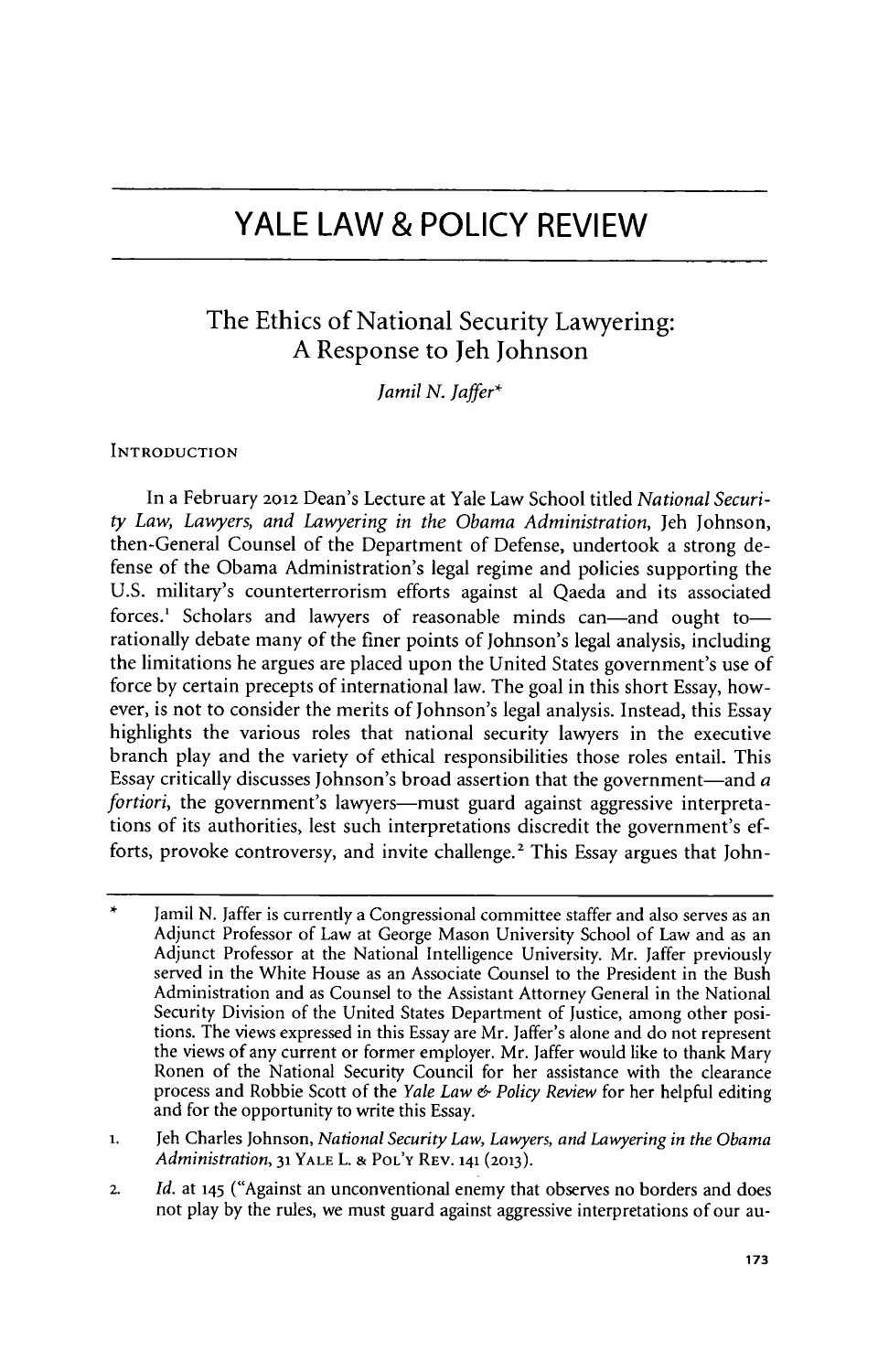son's failure to contextualize this position--to specify whether it applies to all situations that a government lawyer faces, or whether it is limited only to certain contexts-may lead a government lawyer to fail to meet his or her core ethical responsibilities when serving as an advocate for the government in national security matters.

Johnson's comments focus generally on defending the views of the Obama Administration's national security lawyers. Johnson highlights the apparently vigorous debate among the current Administration's lawyers and policymakers,<sup>3</sup> while also criticizing the prior Administration and some of its lawyers.<sup>4</sup> What Johnson's speech does not do, however, is engage in any robust discussion of the various roles and responsibilities—particularly the various ethical responsibilities-of national security lawyers in the executive branch. His speech also fails to differentiate among these various roles and responsibilities, and thus may lead executive branch lawyers to, at times, misconstrue their ethical obligations. This Essay aims to **fill** that gap in Johnson's effort and highlight the potential ill effects of making sweeping generalizations about the government's interpretation of its authorities.

# **I. THE VARIED ROLES OF GOVERNMENT NATIONAL SECURITY LAWYERS**

One of the first principles that a new lawyer learns is that he or she has an ethical duty to be a strong and effective advocate for his or her client.<sup>5</sup> This duty is not without limitations, of course. **A** lawyer cannot advocate for a course of

thorities that will discredit our efforts, provoke controversy, and invite challenge.").

- **3.** *Id.* at **144 ("I** believe that over the last three years, the President has benefited from healthy and robust debate among the lawyers on his national security team **....** [O]ur clients are sophisticated consumers of legal advice. The President, the Vice President, the National Security Adviser, the Vice President's National Security Adviser, the Secretary of State, the Secretary of Defense, and the Secretary of Homeland Security are themselves all lawyers.").
- **4.** *Id.* at **144 ("By** contrast, 'group think' among lawyers is dangerous, because **it** makes us lazy and complacent in our thinking and can lead to bad results. Likewise, shutting your eyes and ears to the legal dissent and concerns of others can lead to disastrous consequences.... The report chronicles the failure of my predecessor in the Bush Administration to listen to the objections of the Judge Advocate General **(JAG)** leadership about enhanced interrogation techniques, the result of which was that the legal opinion of one lieutenant colonel, without more, carried the day as the legal endorsement for stress positions, the removal of clothing, and the use of phobias to interrogate detainees at Guantánamo Bay.").
- **5. MODEL RULES OF PROF'L CONDUCT** pmbl. **5 2 (2012)** ("As advocate, a lawyer zealously asserts the client's position under the rules of the adversary system."); *see also id.* pmbl. *9* (discussing the "lawyer's obligation zealously to protect and pursue a client's legitimate interests, within the bounds of the law"); **D.C. RULES OF PROF'L CONDUCT** R. **1.3 (2007) ("A** lawyer shall represent a client zealously and diligently within the bounds of the law.").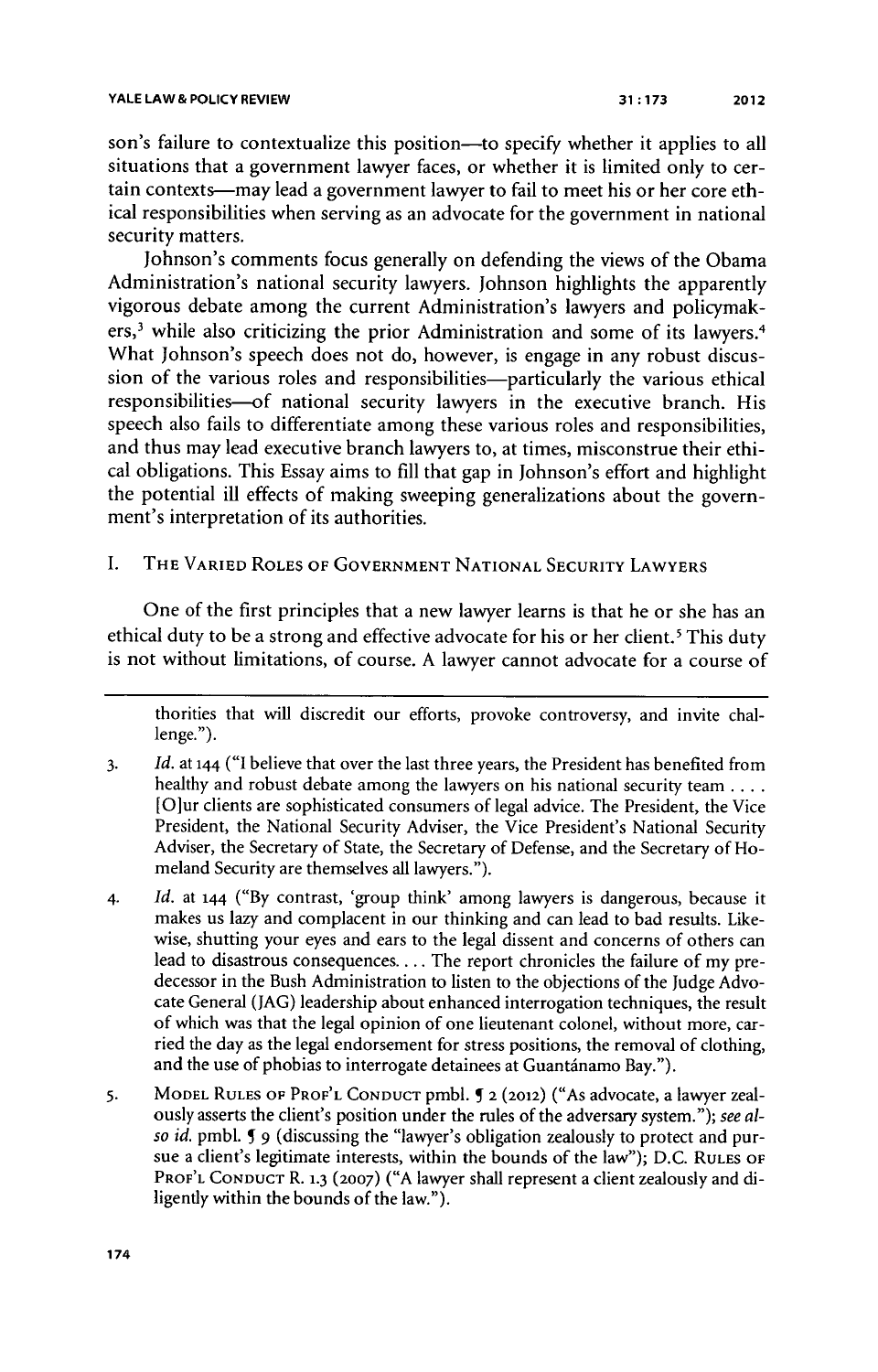action that he or she knows to be indefensible as a matter of law.' Nor can a lawyer violate his or her ethical duties as an officer of the court, including the duty of candor to the tribunal' or his or her responsibility as a lawyer appearing ex parte to fully disclose material facts, even where such facts may be adverse to his or her client's position.<sup>8</sup>

However, while young lawyers and law students often think of themselves primarily as advocates for clients, it is important to note that lawyers often play a much larger and more complicated role in our legal system. The American Bar Association's **(ABA)** Model Rules of Professional Conduct identify three meta-responsibilities for a practicing lawyer: **(i)** serving as a representative of clients; (2) serving as an officer of the legal system; and **(3)** serving as a public citizen who has a special responsibility for the quality of justice.9

Within these meta-responsibilities, the **ABA** identifies four specific roles that a lawyer plays when he or she is a representative of a client:  $(i)$  the advisor, who provides clients with an informed understanding of their legal rights and obligations, along with their practical implications; (2) the advocate, who zealously asserts the client's position in the adversarial system; **(3)** the negotiator, who seeks an advantageous result for his or her client, consistent with the requirements of honest dealings with others; and (4) the evaluator, who examines a client's legal affairs and reports about them to the client or others, as appropriate.<sup>10</sup>

The majority of the ABA's Model Rules, under this grouping, provide ethical guidance to lawyers on how to regulate their conduct in their role as an advocate. As noted above, these rules require zealous advocacy on behalf of clients, tempered **by** important limitations, including the requirements to only make arguments that are consistent with the law (or involve good faith arguments for an extension, modification, or change in the law) and to display appropriate conduct before tribunals." However, with respect to the other roles the Model Rules impose upon lawyers, the **ABA** provides fairly limited ethical guidance. For example, on the ethical responsibilities of a lawyer as an advisor, the rules simply state that a lawyer ought to render candid advice and exercise independent, professional judgment in a way that considers the moral, economic, social, and political factors relevant to the client's situation." In the context

- *9. Id.* pmbl. **1 1.**
- **10.** *Id.* **2.**
- **ni.** *See supra* notes *6-10.*
- *12. See* **MODEL RULES OF PROF'L CONDUCT** R. **2.1 (2012);** *see also* Catherine **J.** Lanctot, *The Duty of Zealous Advocacy and the Ethics of the Federal Government Lawyer: The Three Hardest Questions, 64 S.* **CAL.** L. **REV. 951, 985-86 (1991)** (identifying a lack of clarity in the rule for government lawyers acting in the advisor role in that

*<sup>6.</sup>* **MODEL RULES OF PROF'L CONDUCT** R. **3.1 (2012).**

*<sup>7.</sup> Id.* R. *3.3.*

**<sup>8.</sup>** *Id.* R. **3.3(d).**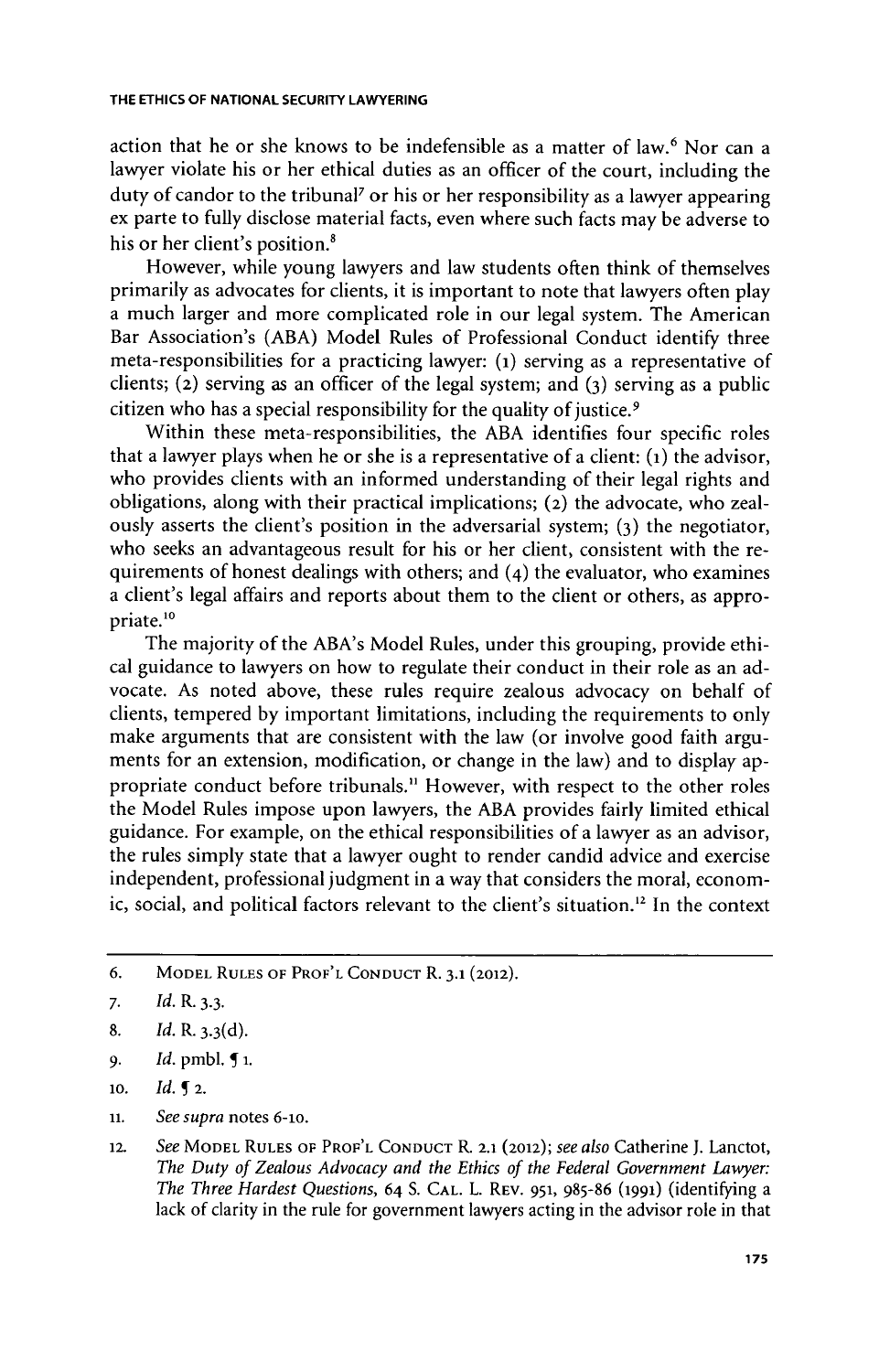of the lawyer as a public citizen, the Model Rules simply suggest that a lawyer ought to seek improvement of the law, the quality of the legal profession, the administration of justice, and access to the legal system, as well as to further the public's understanding of and confidence in the rule of law and the justice system.<sup>13</sup>

Even in the context **of** advocacy, however, the rules applicable to a government lawyer are far from clear. For example, there is much debate in the academic literature over exactly whom a government lawyer represents.14 **Is** it the particular agency involved in the matter before the lawyer, the responsible officers of that agency, the branch of government employing the lawyer, the government generally, or the American people?<sup>15</sup> While this question remains largely unsettled, what remains clear is that government lawyers, like lawyers in the private sector, are often called upon to play a variety of roles and, as a result, have varied ethical responsibilities.

"the duty to consider the public good is a duty of all public servants, not just law**yers...** [and] in the American political system, the responsibility to decide which government policy will serve the public good ordinarily rests with elected officials, not with government lawyers" (citation omitted)).

- 13. See MODEL RULES OF PROF'L CONDUCT pmbl **[** 6 (2012); see also Deborah L. Rhode, *Colloquium: What Does It Mean To Practice Law "in the Interests of Justice" in the Twenty-First Century?,* **70 FORDHAM** L. **REV. 1543,** 1545-48 (2002) (discussing differing conceptions of the role of a lawyer as a public citizen).
- **14.** *See, e.g.,* HAZARD **ET AL.,** THE LAW **AND ETHICS OF** LAWYERING **581** (5th ed. **2010)** ("Who is the client of the government lawyer? Possible contenders include the agency head, the chief executive officer (e.g., the governor or president), the legislature as the elected representatives of the public, and the 'public."'); Roger **C.** Cramton, *The Lawyer as Whistleblower: Confidentiality and Government Lawyer, 5* GEO. **J. LEGAL ETHICS 291, 296 (1991)** ("In this unusual world, who is the government lawyer's client? The question has vexed decision-makers and commentators for many years. The possibilities include: **(1)** the public **(2)** the government as a whole **(3)** the branch of government in which the lawyer is employed (4) the particular agency or department in which the lawyer works and **(5)** the responsible officers who make decisions for the agency."); Michelle M. Kwon, *The Tax Man's Ethics: Four of the Hardest Ethical Questions for an IRS Lawyer,* **9 CARDOZO PUB.** L. POL'Y & ETHICS J. 371, 391 (2011) ("Defining a government lawyer's client sometimes proves difficult. Depending on the type of lawyer and the type of representation, the government lawyer's client may be a particular government official, a member of the military, a branch of government, a particular agency, or even the government as a whole."); Patricia **E.** Salkin **&** Allyson Phillips, *Eliminating Political Maneuvering: A Light in the Tunnel for the Government Attorney-Client Privilege, 39* **IND.** L. REV. **561,** 564 **(20o6)** ("The literature is full of robust debate... with arguments advanced that the client can be an individual public official, an agency or department within the government, the government as a whole, or the public at large.").
- **15.** *See* sources cited *supra* note **14.**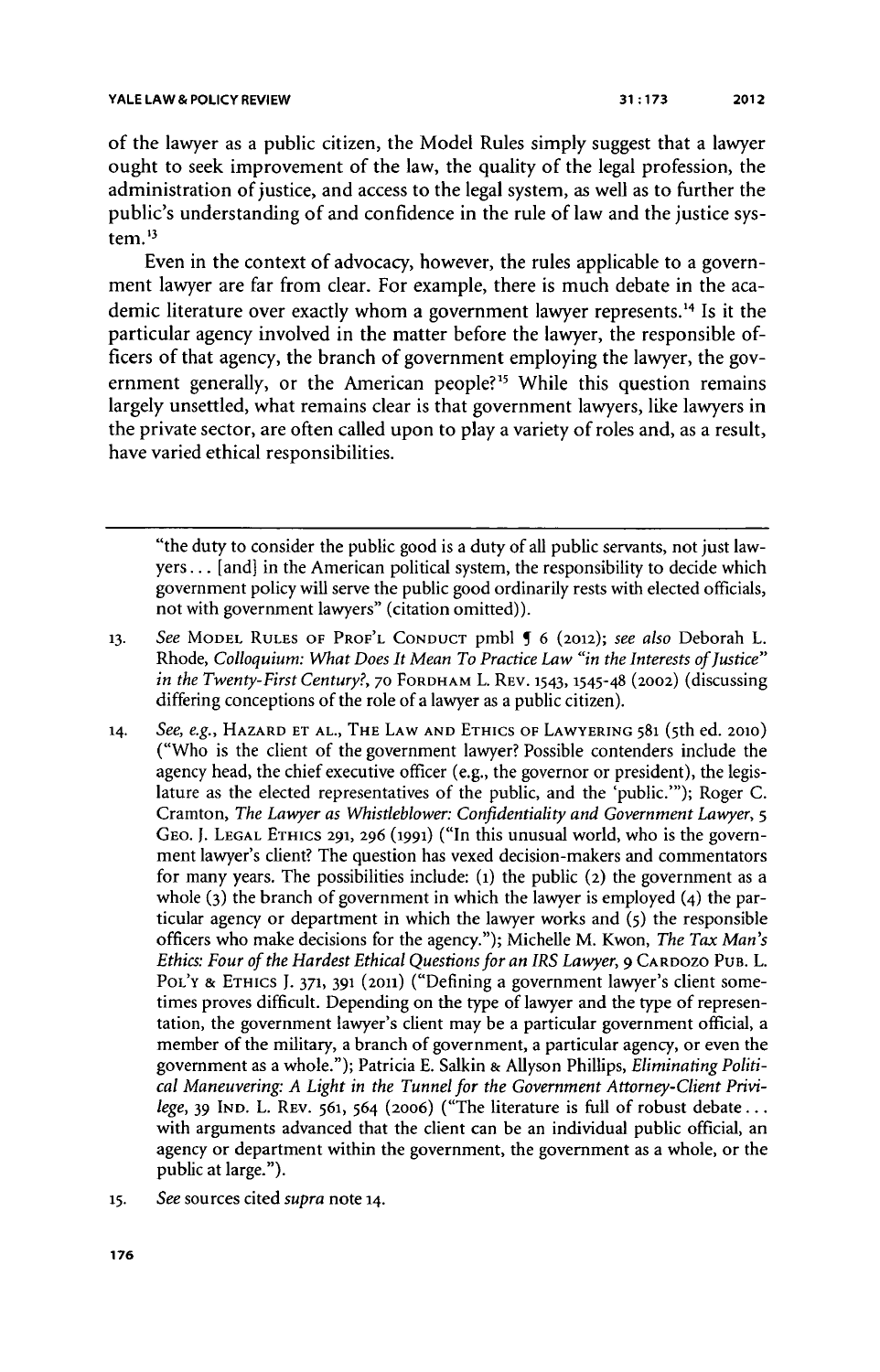For example, a lawyer in the United States Department of Justice's National Security Division **(NSD)** might serve as an advocate for the government, either as a prosecutor in the Counterterrorism or Counterespionage Sections or as a lawyer in the Office of Intelligence seeking ex parte orders for surveillance in front of the Foreign Intelligence Surveillance Court **(FISC).16** These lawyers, in their role as advocates, seek a substantive outcome on behalf of the federal government—either a conviction and sentence in the case of the prosecutors or, in the case of lawyer in the Office of Intelligence, a surveillance order usually targeting a foreign power, an agent of a foreign power, or foreigners located overseas.

Alternatively, an **NSD** lawyer in the Office of Law and Policy, either working alone or with the Department's Office of Legal Counsel, may serve as an advisor to operators and lawyers in the Intelligence Community, providing guidance to those individuals and agencies on their rights and obligations under the law.<sup>17</sup> Specifically, a national security lawyer playing such a role might provide advice on what the law does and does not permit in the context of a proposed action. That is, the lawyer may provide advice on exactly where the proverbial "foul line" sits and what actions an intelligence community agency or operator might permissibly take within those boundaries.

One variant on this role, albeit not one that is unique to government national security lawyers, is the lawyer as policy counselor. In this capacity, the lawyer must not only provide guidance to an agency or operator on where the foul line sits, but also advise his or her client on **(i)** how close to the foul line they ought to play, and (2) the relative risks and benefits of playing that close to, or far from, the foul line.

Another role of the national security lawyer is similar to that of the "evaluator," in **ABA** terms, or the oversight lawyer, in federal government-speak. In this capacity, for example, a lawyer in NSD's Office of Intelligence might conduct oversight over an agency collecting intelligence pursuant to a **FISC** authorization. That lawyer may be called upon to ensure that all collection is conducted within the bounds of the FISC's orders. In this role the lawyer serves as an umpire, determining whether any lines were crossed, and, if so, whether any discipline or procedures ought to be recommended to help ensure the problem does not arise again.

It is critical to note, however, that while the ethical duties of lawyers clearly change as they move between these roles, it is unusual for the lawyers and the institutions they work for to discuss these varied ethical responsibilities and determine which ought to apply in a given workday scenario. Nor do they organize themselves in ways that cleanly divide up these roles and responsibilities so

*<sup>16.</sup> See National Security Division Progress Report,* **U.S. DEP'T** OF **JUSTICE** (Apr. **2008),** http://www.justice.gov/nsd/docs/2008/nsd-progress-rpt-2o8.pdf (describing the operations of the NSD's Counterterrorism Section, Counterespionage Section, and Office of Intelligence).

**<sup>17.</sup>** *Id.* at **27-29** (describing the operations of NSD's Office of Law and Policy).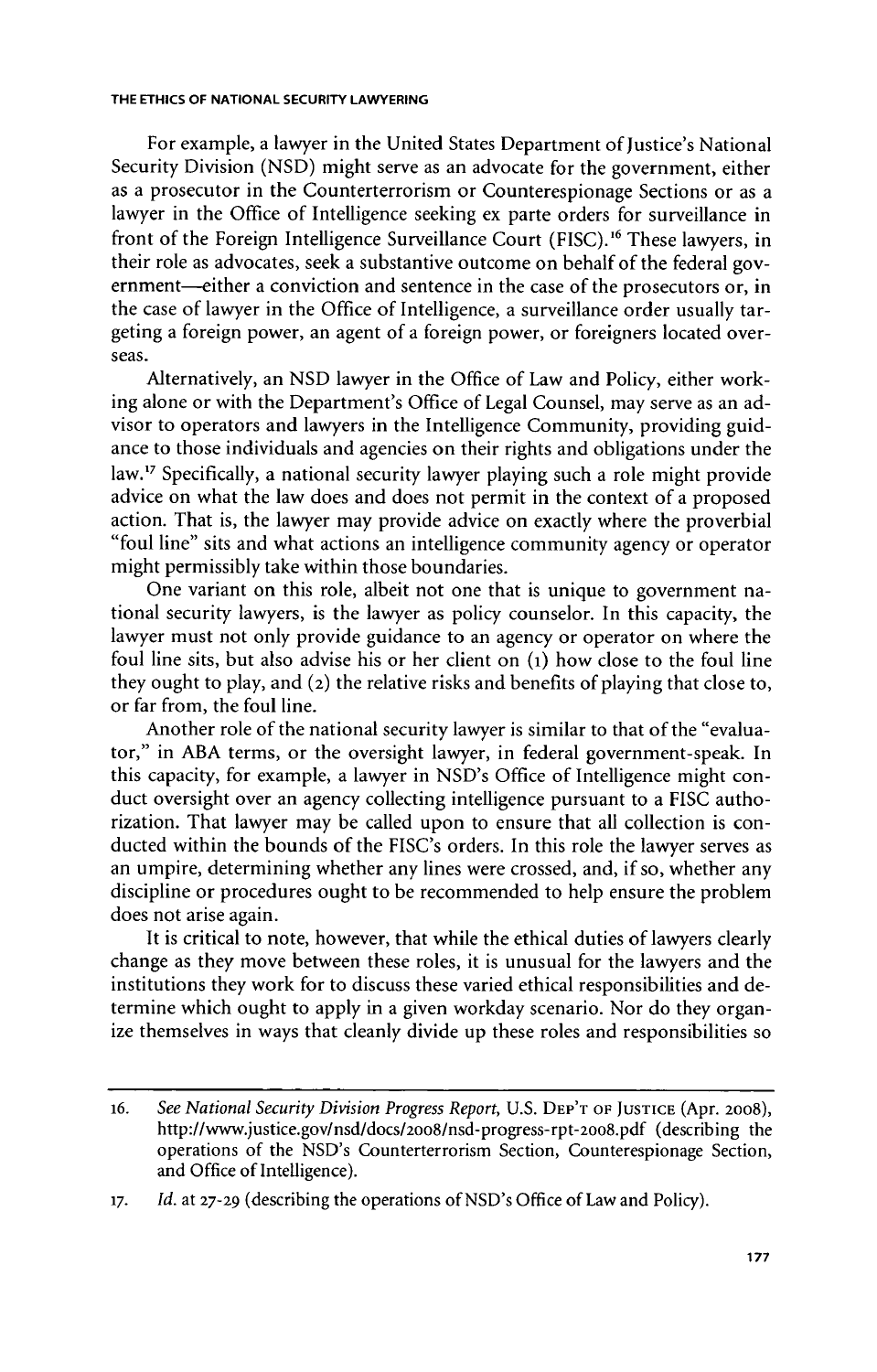as to ensure that it is clear which ethical responsibilities apply in particular circumstance.<sup>18</sup>

# II. THE **VARIED ETHICAL RESPONSIBILITIES OF GOVERNMENT NATIONAL SECURITY LAWYERS**

Ethical challenges arise most often when we ask national security lawyers to play multiple roles but provide them no rubric to distinguish between those roles and no ethical framework to apply. Take the example of the Office of Intelligence lawyer. The **NSD** was created in **20o6,** and there was a major reorganization of the then-named Office of Intelligence Policy and Review (OIPR) in **20o8,** which cleanly separated out the oversight section from the operations section and the litigation section.'9 Prior to these reforms, it was not unusual for OIPR lawyers to be responsible one day for obtaining surveillance orders under **FISA,** acting as advocates for the government's position before the **FISC,** and the very next day to be required to act as oversight lawyers, looking deep into the operations conducted **by** the very agencies whose surveillance orders they had previously been in charge of obtaining. Even more challenging from an ethical perspective is the fact that the results of the lawyer's oversight work are often required-by the FISC's orders, policies, practices, or procedures-to be provided to the judicial branch.

One way to address such challenges-as the **NSD** front office did in **2008** is to take structural action to correct them. The **2008** reforms in **NSD,** which, as noted above, served to separate OIPR's previously combined functions into operations, litigation, and oversight, and sought to arrange the office itself against the functional lines described above in the **ABA** Model Rules. The operations and litigation functions are both principally advocacy roles, in that they involve the filing of briefs and materials with the courts in order to achieve a substantive result on behalf of the government. On the other hand, the oversight function is fundamentally an evaluative role, where the government lawyer is, like an umpire, assessing the government's compliance with the appropriate rules, and ensuring that appropriate corrective actions remedy any mistakes. Even though Office of Intelligence lawyers may, over time, rotate between the three sections, the separation of these sections into these three categories makes it simpler for an attorney to understand what role he or she is likely to be called upon to play on a given day.

**<sup>18.</sup>** While this Essay focuses on the particular case of government national security lawyers-where the pressures on ethical responsibilities are particularly high given the classified nature and sensitivity of the work-this challenge faces all government lawyers and may reflect broader cultural and institutional issues that ought to be addressed.

**<sup>19.</sup>** See Press Release, **U.S.** Dep't of Justice, National Security Division Launches New Office of Intelligence (Apr. **30, 2008),** http://www.justice.gov/opalpr/20o8/April /o8\_nsd\_36o.html.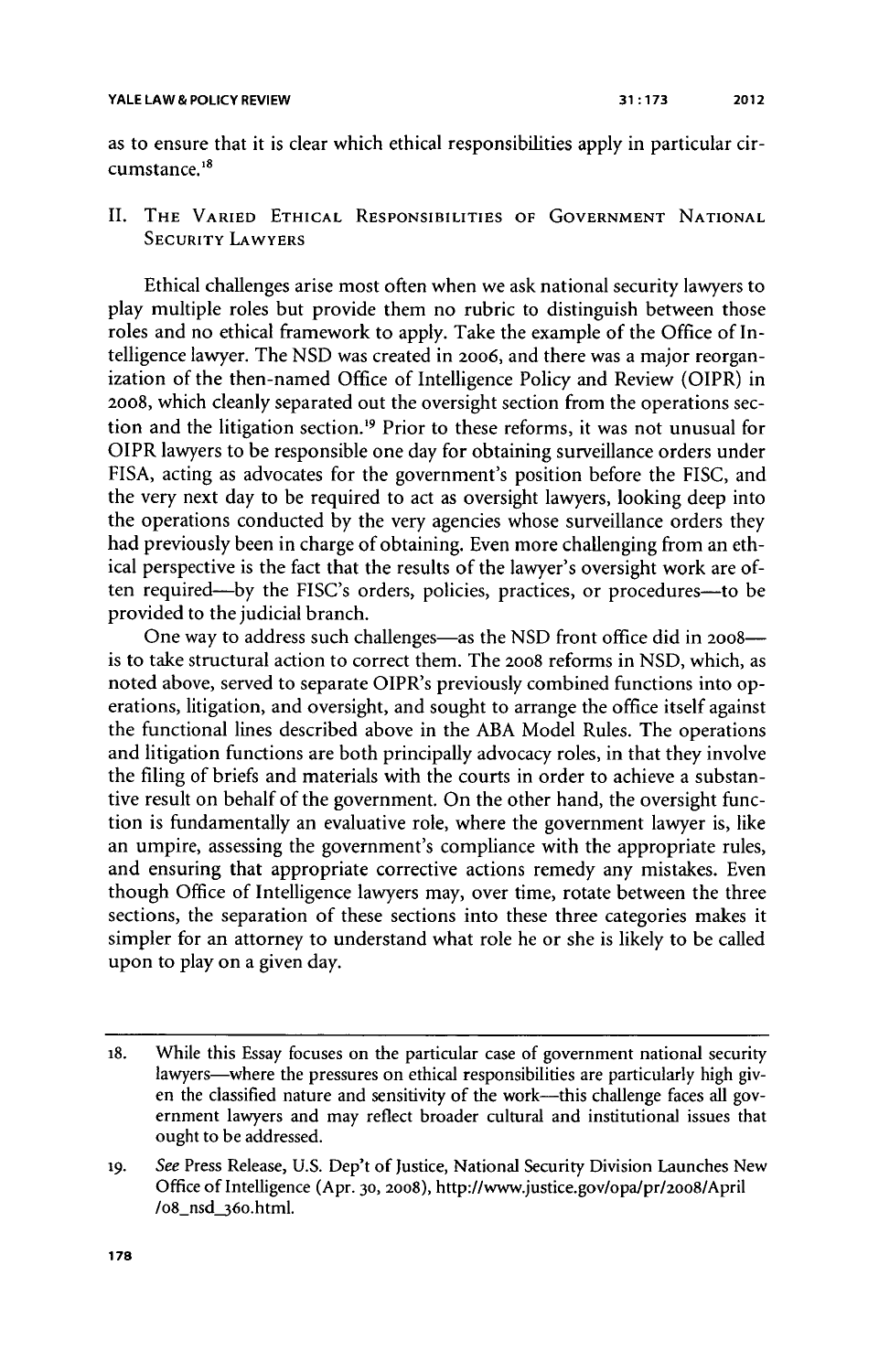At the same time, the reform did not completely address the challenges of national security lawyering in the Office of Intelligence. For example, the litigation section, which is responsible for arguing for the use and protection of **FISA** information in federal court, is also responsible for seeking authorization from the Attorney General to use **FISA** information in a federal prosecution. This latter process, internal to the executive branch, requires **NSD** lawyers to serve not primarily as advocates, but rather as policy counselors to the Attorney General on how the use of such information in court might play out and whether he ought to approve or disapprove the request. Dividing this role from the remainder of the litigation section's advocacy responsibilities before the federal courts could further improve the separation between functions in **NSD.**

**Why** does it matter that government national security lawyers, like one of the **NSD** lawyers described above, understand what roles they are playing? Does it really affect how they carry out their day-to-day duties? The answer to these questions is fairly simple: because national security lawyers in the government are called upon every day to fulfill multiple functions, sometimes with very serious real-world consequences, it is critical that they understand their different functions so they can apply the appropriate ethical perspective to guide their actions. To understand the central role lawyers play in such efforts, one need only look at President Obama's homeland security and counterterrorism adviser John Brennan's description of the lengthy and detailed analysis government lawyers undertake on behalf of the Department of Defense in the context of certain offensive counterterrorism operations.<sup>20</sup> If a government lawyer is confused or uncertain about the role he or she is meant to play at a given time, the advice that he or she provides could be dramatically different, with very real implications for the targets and beneficiaries of government action.

Take, for example, the situation posited **by** General Mike Hayden, the former Director of Central Intelligence and Director of the National Security Agency, who once noted that he believed his role, as the head of an intelligence community's operational, collection, and analytical component, was to play as close to the foul line as possible, while always remaining in fair territory." That

**<sup>20.</sup>** See John **0.** Brennan, Assistant to the President for Homeland Sec. **&** Counterterrorism, The Ethics and Efficacy of the President's Counterterrorism Strategy (Apr. **30, 2012)** (transcript available at http://www.wilsoncenter.org/event/the-efficacyand-ethics-us-counterterrorism-strategy) (emphasizing the significant role "legal review" plays in decisions regarding the use of offensive counterterrorism measures).

**<sup>21.</sup>** See Gen. Michael V. Hayden, **CIA** Director's Address at Duquesne University Commencement (May 4, **2007),** https://www.cia.gov/news-information/speeches -testimony/2007/cia-directors-address-at-duquesne-university-commencement .html ("At a confirmation hearing a couple of years ago, one of the senators asked if **I** would respect American civil liberties in carrying out my intelligence tasks. I, of course, said that **I** would. **I** also told him that **I** had a duty to play aggressively- 'right up to' the line. Playing back from the line protected me but didn't protect America. **I** made it clear **I** would always play in fair territory, but that there would be chalk dust on my cleats.").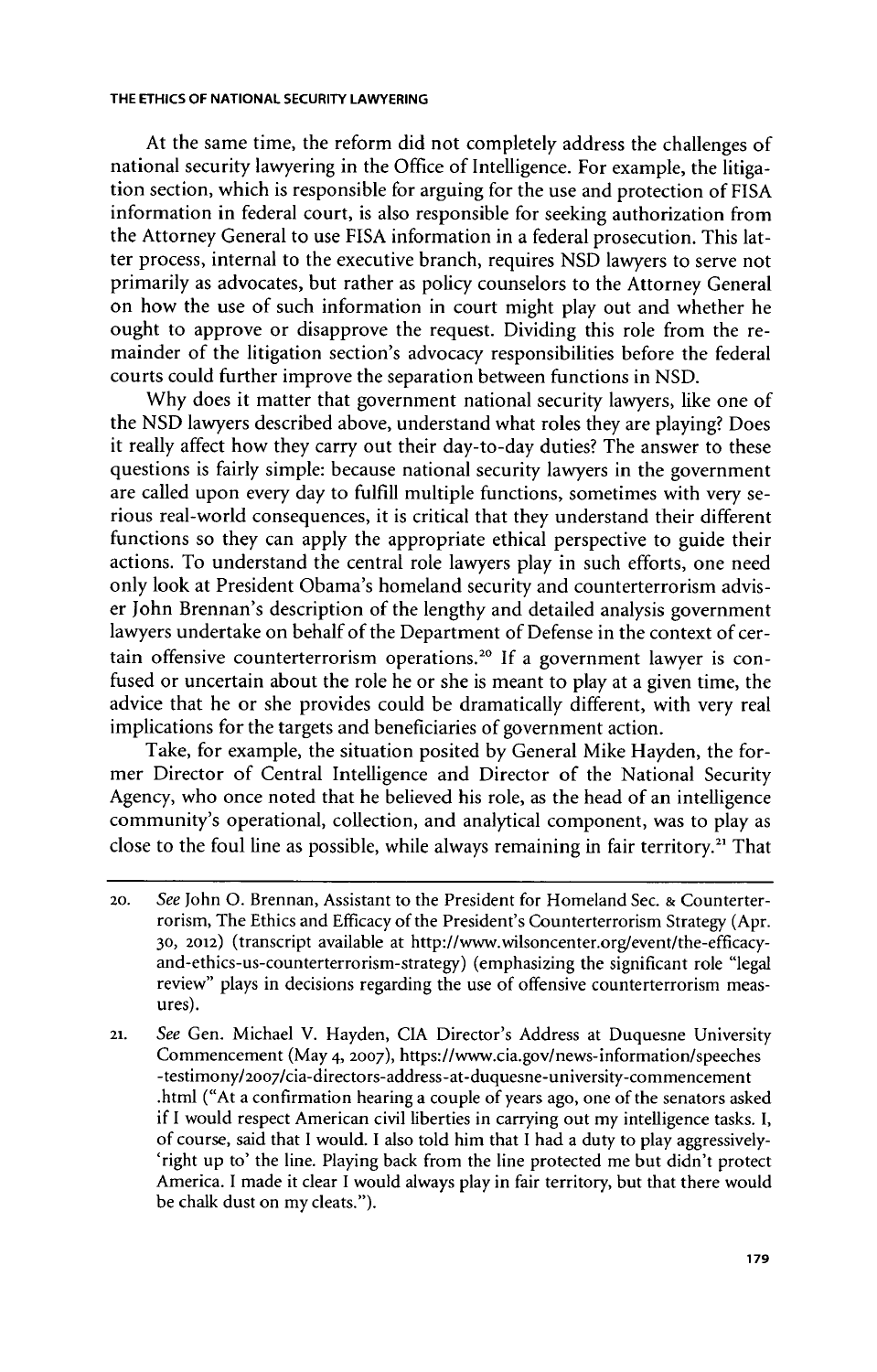is, General Hayden liked to argue that he wasn't really doing his **job** well enough if there wasn't "chalk dust on [his] cleats."<sup>22</sup> This, of course, might present a challenge for a lawyer working for General Hayden.

For one of General Hayden's lawyers tasked with seeking a surveillance order from the **FISC** there is little to no problem: he or she can (and usually ought to) be a forceful advocate for the government, making every appropriate argument to get as much surveillance as possible and for as long a period as possible.<sup>23</sup> In a sense, then, the lawyer as advocate is right there alongside General Hayden, getting a little chalk on his or her cleats.

For the Hayden lawyer playing the advisor role, however, the ethical responsibility to be a forceful advocate is largely sidelined, while the ethical responsibility to paint a detailed picture of where the specific legal lines sit and to explain how he and other operators might stay within those boundaries is maximized. In this role, the lawyer isn't getting any chalk on his or her cleats; rather, he or she is just pointing out where the line is and how to play the game within the lines.

And, of course, for the Hayden lawyer playing the policy counselor role, he or she is required not only to provide advice on where the legal lines sit, but also to exercise legal, political, and policy judgment to recommend options the government should consider and, ultimately, to advise on the option it ought to adopt going forward. In this role, the lawyer might or might not get some chalk on his or her cleats. The policy advisor is able to argue that the government should play right up to the line, or that the government ought to play ten yards back. Either position is wholly appropriate and consistent with the lawyer's eth-

**<sup>22.</sup>** *Id.*

**<sup>23.</sup>** In this context, of course, a government lawyer must also actively keep in mind the importance of being fully forthcoming with a court, as government lawyers typically appear before the **FISC** ex parte and *in camera. See, e.g.,* **50 U.S.C. § 1805 (2012)** (providing for issuance of an ex parte order under **FISA);** *see also* **UNITED STATES FOREIGN INTELLIGENCE SURVEILLANCE COURT RULES OF PROCEDURE** R. **17(b) (2010)** ("Except as the Court otherwise directs or the Rules otherwise provide, a hearing in a non-adversarial matter must be *ex parte* and conducted within the Court's secure facility."). Similarly, the Supreme Court has made clear that while a government lawyer has a duty to aggressively pursue the government's position and "strike hard blows," he or she may not go beyond the bounds of appropriate behavior **by** "strik[ing] foul blows," **by** employing improper methods or seeking a result not warranted **by** the evidence or the law. *See, e.g.,* Berger v. United States, **295 U.S. 78, 88 (1935)** ("The United States Attorney is the representative not of an ordinary party to a controversy, but of a sovereignty whose obligation to govern impartially is as compelling as its obligation to govern at all; and whose interest, therefore, in a criminal prosecution is not that it shall win a case, but that justice shall be done . . . . He may prosecute with earnestness and vigor-indeed, he should do so. But, while he may strike hard blows, he is not at liberty to strike foul ones. It is as much his duty to refrain from improper methods calculated to produce a wrongful conviction as it is to use every legitimate means to bring about a just one.").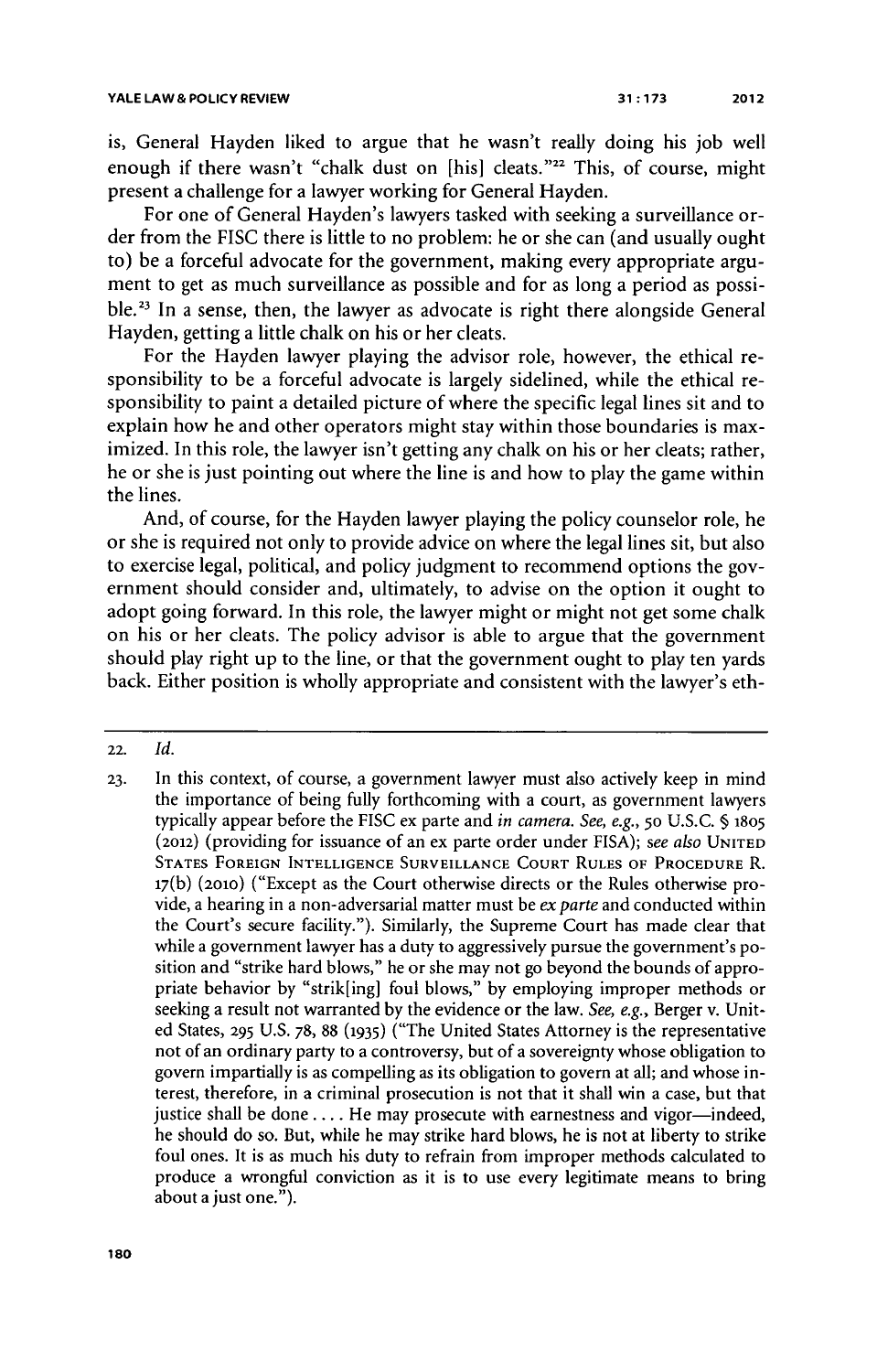ical duties because his or her role is not to argue for the government in court, and not simply to advise where the lines are, but to argue exactly how far from the line the government ought to play.

Given the substantially different advice a lawyer might give depending on the role he or she is to play, and the different ethical responsibilities accompanying each of those roles, it is important to ensure that a federal lawyer knows exactly what role he or she is playing before tackling a given scenario.

# III. **THE CHALLENGE OF NOT DIFFERENTIATING BETWEEN NATIONAL SECURITY LAWYER ROLES**

This brings us to the fundamental problem with Jeh Johnson's speech: it does not account for the range of perspectives that government lawyers must be prepared to bring to their work. When Johnson argues, in the context of the ongoing conflict with al Qaeda and its associated forces, that the government "must guard against aggressive interpretations of [its] authorities that will discredit [its] efforts, provoke controversy, and invite challenge,"<sup>24</sup> he does not specify the scope of his message and thereby creates the potential for government national security lawyers to apply his approach beyond its intended context. Johnson does not delineate the lines between the various roles a government lawyer may play. He simply makes the statement that the governmentand presumably its lawyers—should not pursue aggressive interpretations of its authorities.

Is Johnson arguing that a government lawyer ought *never* to argue for the most aggressive interpretation of its authorities, even when he or she is arguing before a federal court? **If** this is Johnson's position, it certainly seems inconsistent with a lawyer's general ethical duty of zealous representation. **Of** course, the executive branch-like any other client-is entitled to tell its lawyers to be less aggressive than the law permits. But if that is the policy position that Johnson is laying out, it seems important that he make that abundantly clear since that approach represents a significant policy decision, one that cuts against the normal instinct of a lawyer as an advocate.

Alternatively, is Johnson arguing that the government should not step right up to General Hayden's proverbial chalk line when making policy judgments about what counterterrorism actions it might take? Or is Johnson arguing that when a government national security lawyer is playing the advisor roledescribing where the lines are—that he or she ought to provide more conservative advice to the government on how to play the game so that it ensures that it stays within the lines? While it appears that Johnson is likely arguing for one of these two latter points, the lack of clarity is particularly problematic because, absent further context, Johnson's statements might lead a national security lawyer in the executive branch to avoid taking the strongest possible line on behalf of the government, even in court.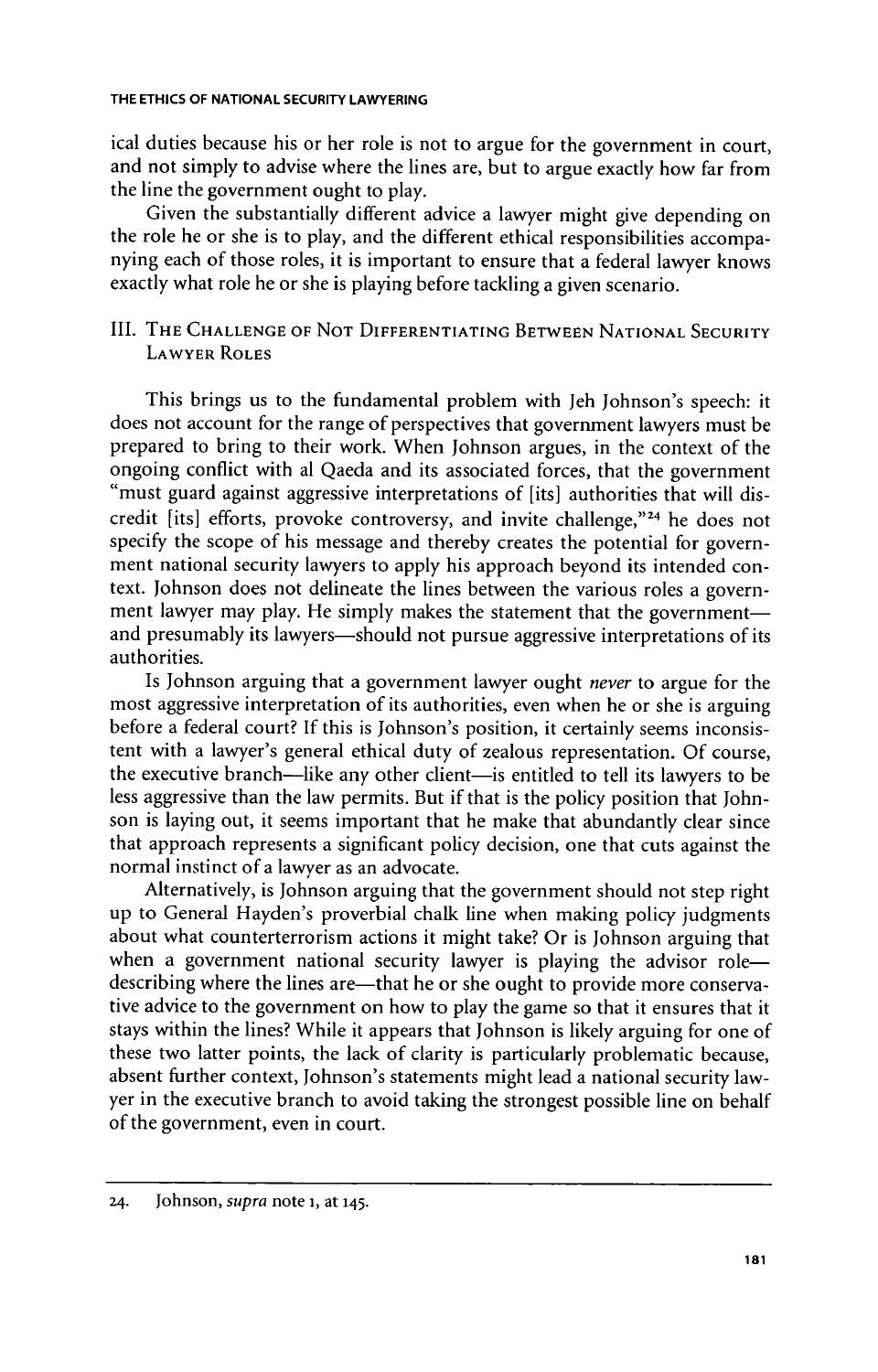Applying the ethical analysis set forth above, Johnson's statement, on its face, is a perfectly appropriate statement of policy and, as such, it is a perfectly appropriate position for a lawyer wearing the policy counselor hat to recommend when the government is considering its litigation posture or the nature and scope of counterterrorism actions it might undertake.<sup>25</sup> However, for the lawyer wearing the advocacy hat, appearing before a federal court (whether ex parte or in an adversarial setting), there is little excuse to present anything other than the strongest arguments in support of the government's position.<sup>26</sup>

**Of** course, any such arguments must be within the bounds of the laws and Constitution of the United States. And, as noted previously, the executive branch is always free to direct-as a matter of policy-its lawyers not to take the most aggressive position possible.<sup>27</sup> However, absent such a policy decision, for a federal national security lawyer not to take the most forward-leading position possible before a court would essentially be to ignore his or her responsibility to be a vigorous and effective advocate for his or her client.<sup>28</sup> As another cur-

- **26.** *See, e.g.,* **D.C. RULES OF PROF'L CONDUCT** R. **1.3(b) (2007) ("A** lawyer shall not intentionally **...** [flail to seek the lawful objectives of a client through reasonably available means permitted **by** law and the disciplinary rules."); *see also id.* R. **1.3** cmt. **i** ("The duty of a lawyer, both to the client and to the legal system, is to represent the client zealously within the bounds of the law **....** This duty requires the lawyer to **...** take whatever lawful and ethical measures are required to vindicate a client's cause or endeavor."); Lanctot, *supra* **note 12,** at **1013** ("The intrinsically different nature of the government client cannot alone justify a departure from the traditional duty of zealous advocacy. Indeed, the opposite may well be true. First, the government is entitled to have its views heard in federal court **just** like any other litigant **....** Not only are government agencies entitled to have their positions presented in federal court, but if government lawyers interpose their own views of what positions are worthy of defense, those agencies have nowhere else to go.").
- **27.** *See Lanctot, supra* note **12,** at **1015** ("[Tihe decision as to which governmental action will benefit 'the people' or 'the public interest' is vested in elected officials or those to whom they have delegated their decision-making authority. Once that policy decision has been made, the government lawyer may ethically defend it, even if the lawyer believes that the public interest will not be served **by** that decision. The government lawyer, after all, is not employed **by** the federal government to represent personal interests, and it is virtually impossible for anyone to determine where a neutral view of the 'public interest' ends and one's own personal opinions begin.").
- **28.** *See id.* at **1013-14** ("The government lawyers may, and clearly should, advise the agencies of their conclusions on the merits, as should private lawyers. Ultimately, however, government lawyers must abide **by** their agency clients' decisions con-

**<sup>25.</sup>** *See Lanctot, supra* note **12,** at **1014-15** ("Government officials must weigh the interests of competing groups, the litigation risks, the likelihood of success, and the political ramifications of government action or inaction. Indeed, it is precisely this task that they were elected to perform **....** As government officials and as lawyers representing clients, government lawyers should participate in this decisionmaking process.").